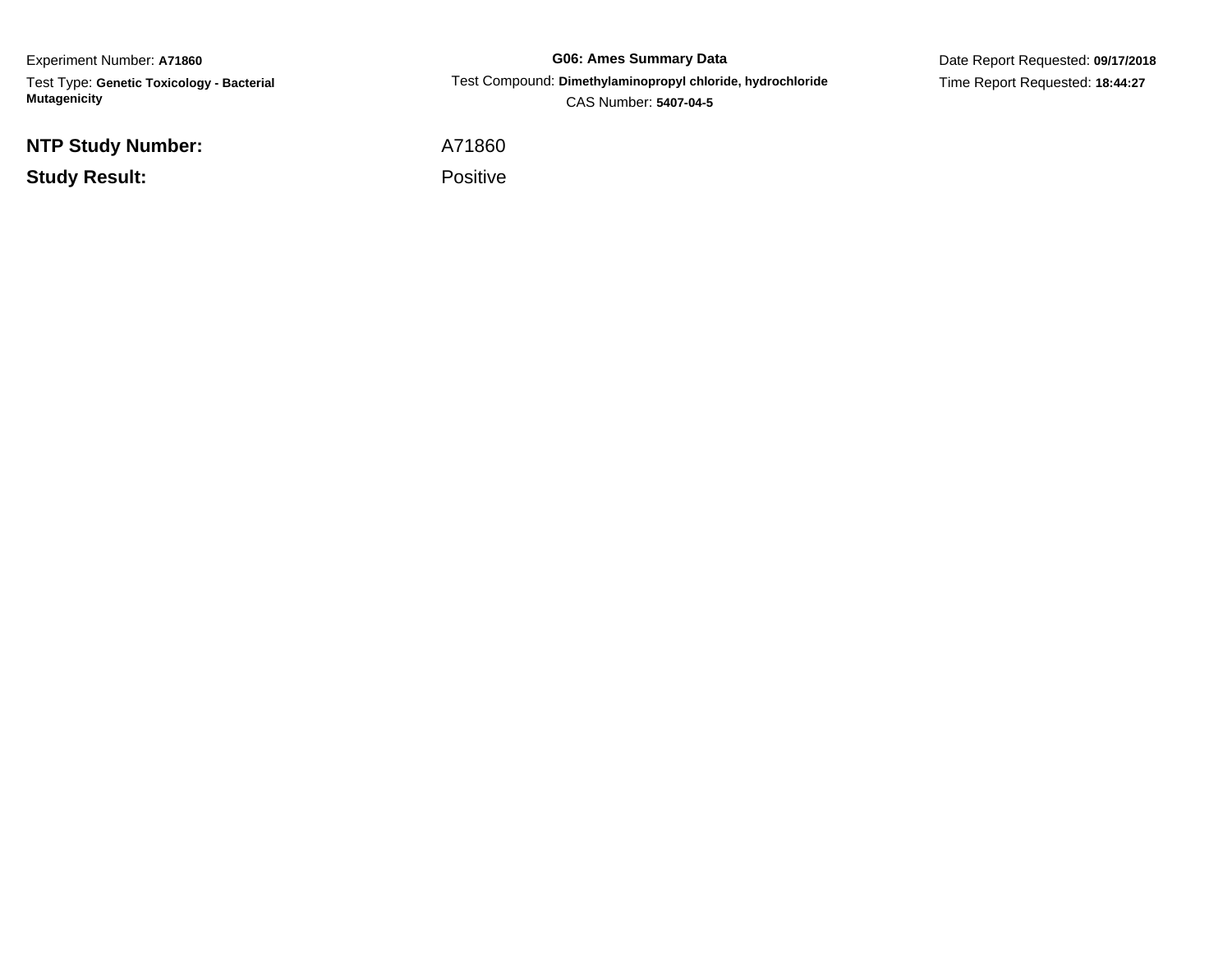Test Type: **Genetic Toxicology - Bacterial Mutagenicity**

# **G06: Ames Summary Data**

#### Test Compound: **Dimethylaminopropyl chloride, hydrochloride**

Date Report Requested: **09/17/2018**Time Report Requested: **18:44:27**

| Strain: TA100                 |                   |                   |                        |                        |                     |
|-------------------------------|-------------------|-------------------|------------------------|------------------------|---------------------|
| Dose (ug/Plate)               | <b>Without S9</b> | <b>Without S9</b> | <b>With 30% Rat S9</b> | <b>With 30% Rat S9</b> | With 30% Hamster S9 |
| Vehicle Control <sup>1</sup>  | $133 \pm 5.8$     | $107 \pm 5.0$     | $123 \pm 5.4$          | $126 \pm 16.3$         | $135 \pm 9.8$       |
| 100.0                         | $105 \pm 4.5$     | $100 \pm 7.4$     | $107 \pm 3.2$          | $179 \pm 2.5$          | $132 \pm 7.0$       |
| 333.0                         | $122 \pm 6.2$     | $176 \pm 4.7$     | $128 \pm 9.3$          | $192 \pm 8.5$          | $133 \pm 9.8$       |
| 1000.0                        | $156 \pm 12.2$    | $183 \pm 9.0$     | $167 \pm 12.3$         | $196 \pm 4.6$          | $165 \pm 5.4$       |
| 3333.0                        | $220 \pm 24.2$    | $237 \pm 15.0$    | $205 \pm 4.7$          | $263 \pm 12.2$         | $278 \pm 8.6$       |
| 10000.0                       | $441 \pm 24.5$    | $457 \pm 15.2$    | $453 \pm 21.3$         | $626 \pm 26.1$         | $455 \pm 17.1$      |
| <b>Trial Summary</b>          | Positive          | Positive          | Positive               | Positive               | Positive            |
| Positive Control <sup>2</sup> |                   |                   |                        |                        | $559 \pm 21.4$      |
| Positive Control <sup>3</sup> | $837 \pm 14.4$    | $958 \pm 67.4$    |                        |                        |                     |
| Positive Control <sup>4</sup> |                   |                   | $437 \pm 10.6$         | $712 \pm 36.2$         |                     |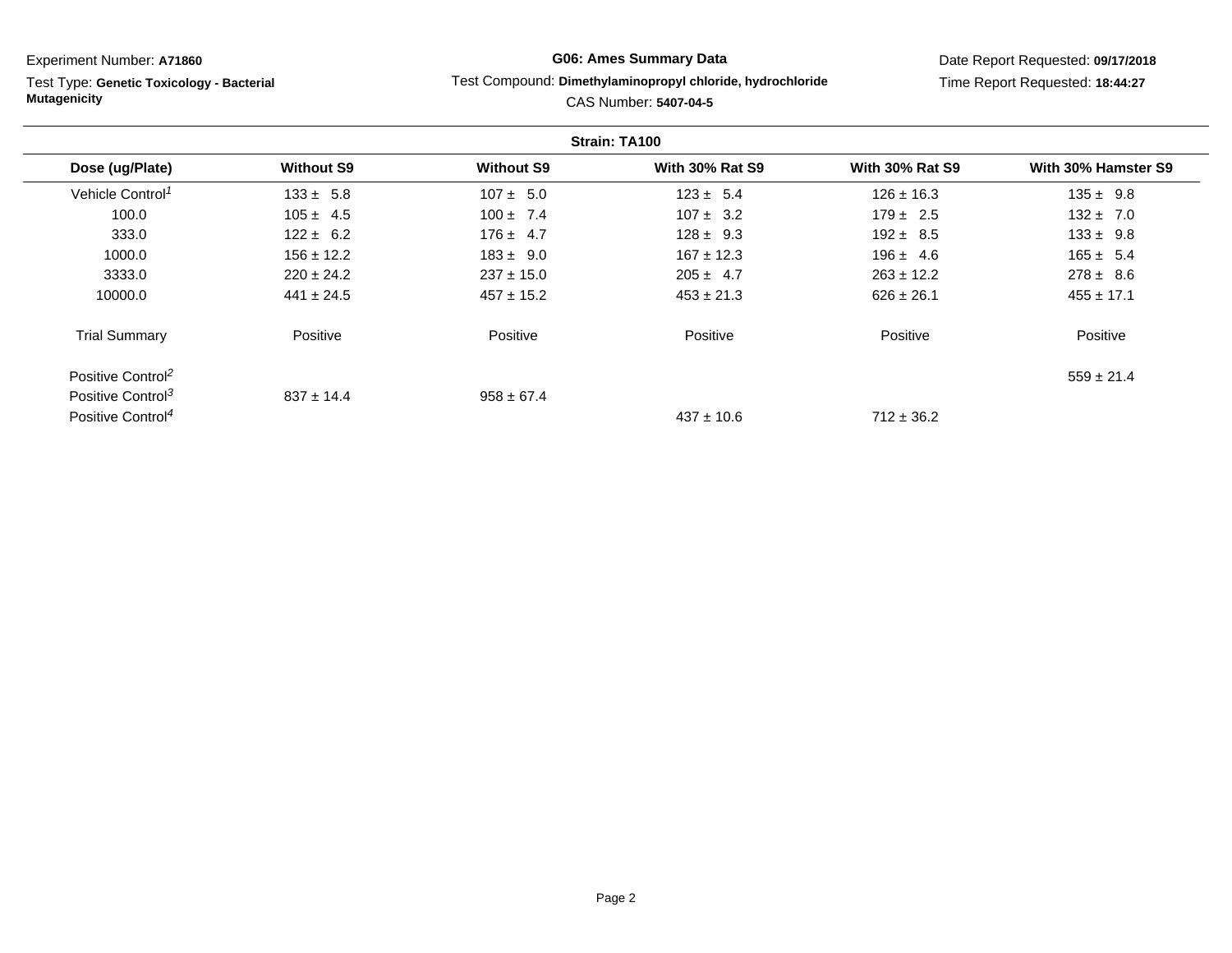Test Type: **Genetic Toxicology - Bacterial Mutagenicity**

# **G06: Ames Summary Data** Test Compound: **Dimethylaminopropyl chloride, hydrochloride**CAS Number: **5407-04-5**

Date Report Requested: **09/17/2018**Time Report Requested: **18:44:27**

#### **Strain: TA100**

| Dose (ug/Plate)               | With 30% Hamster S9 |
|-------------------------------|---------------------|
| Vehicle Control <sup>1</sup>  | $136 \pm 6.2$       |
| 100.0                         | $166 \pm 11.3$      |
| 333.0                         | $176 \pm 9.5$       |
| 1000.0                        | $191 \pm 12.5$      |
| 3333.0                        | $369 \pm 12.6$      |
| 10000.0                       | $696 \pm 50.7$      |
| <b>Trial Summary</b>          | Positive            |
| Positive Control <sup>2</sup> | $905 \pm 85.6$      |
| Positive Control <sup>3</sup> |                     |
| Positive Control <sup>4</sup> |                     |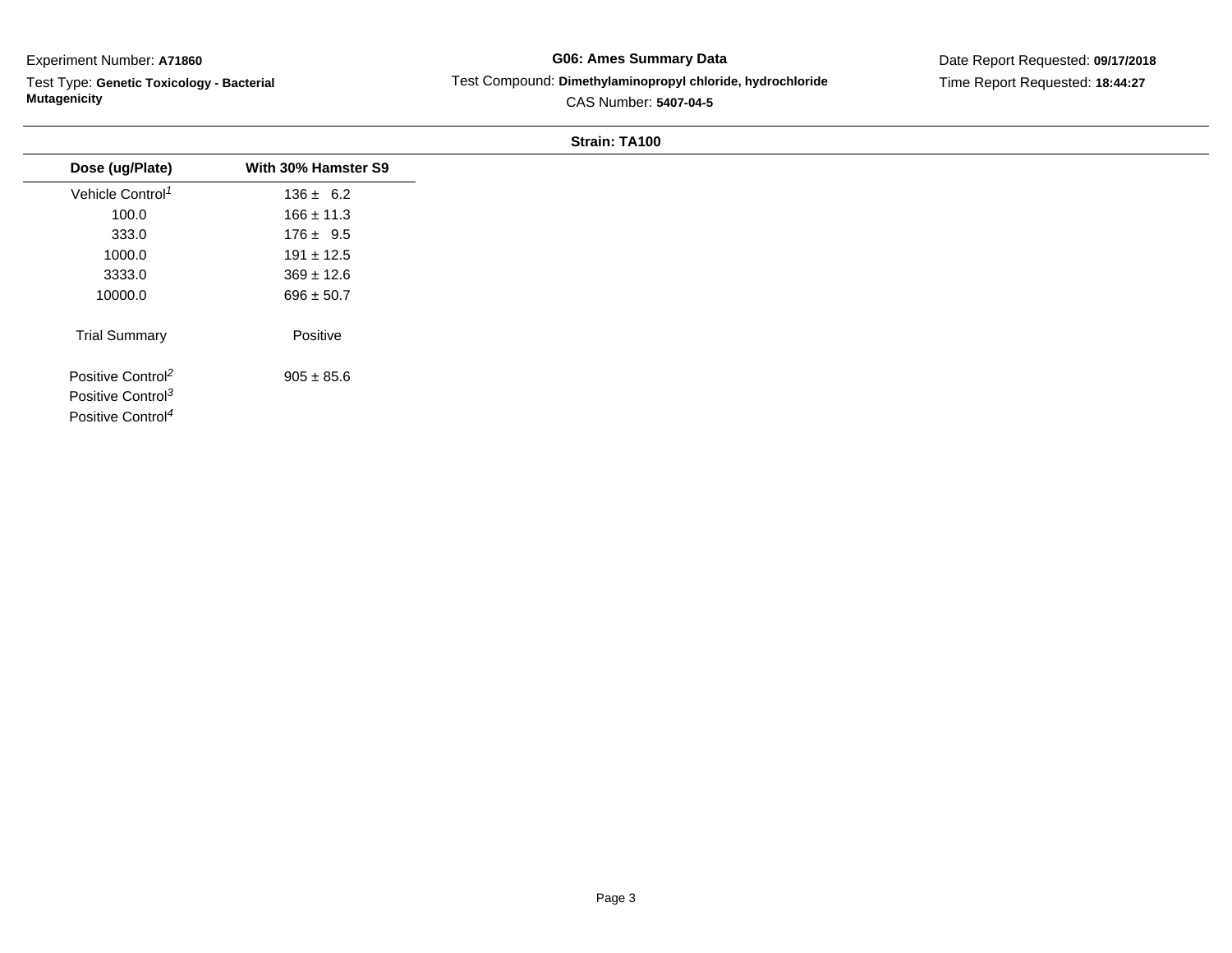Test Type: **Genetic Toxicology - Bacterial Mutagenicity**

# **G06: Ames Summary Data**

#### Test Compound: **Dimethylaminopropyl chloride, hydrochloride**

Date Report Requested: **09/17/2018**Time Report Requested: **18:44:27**

| Strain: TA1535                |                   |                   |                        |                        |                     |
|-------------------------------|-------------------|-------------------|------------------------|------------------------|---------------------|
| Dose (ug/Plate)               | <b>Without S9</b> | <b>Without S9</b> | <b>With 30% Rat S9</b> | <b>With 30% Rat S9</b> | With 30% Hamster S9 |
| Vehicle Control <sup>1</sup>  | $9 \pm 1.9$       | $12 \pm 1.5$      | $13 \pm 2.1$           | $16 \pm 1.5$           | $10 \pm 2.8$        |
| 100.0                         | $20 \pm 0.3$      | $34 \pm 6.1$      | $21 \pm 2.0$           | $19 \pm 0.6$           | $11 \pm 3.8$        |
| 333.0                         | $23 \pm 3.4$      | $41 \pm 5.0$      | $28 \pm 4.7$           | $48 \pm 2.4$           | $20 \pm 5.2$        |
| 1000.0                        | $56 \pm 3.2$      | $136 \pm 16.6$    | $63 \pm 7.1$           | $155 \pm 26.8$         | $76 \pm 6.2$        |
| 3333.0                        | $148 \pm 11.0$    | $194 \pm 14.8$    | $166 \pm 8.9$          | $280 \pm 7.5$          | $183 \pm 20.9$      |
| 10000.0                       | $365 \pm 10.4$    | $470 \pm 14.2$    | $502 \pm 9.6$          | $654 \pm 30.7$         | $509 \pm 11.7$      |
| <b>Trial Summary</b>          | Positive          | Positive          | Positive               | Positive               | Positive            |
| Positive Control <sup>3</sup> | $955 \pm 8.3$     | $1133 \pm 65.9$   |                        |                        |                     |
| Positive Control <sup>4</sup> |                   |                   |                        |                        | $333 \pm 15.3$      |
| Positive Control <sup>5</sup> |                   |                   | $231 \pm 32.4$         | $198 \pm 11.6$         |                     |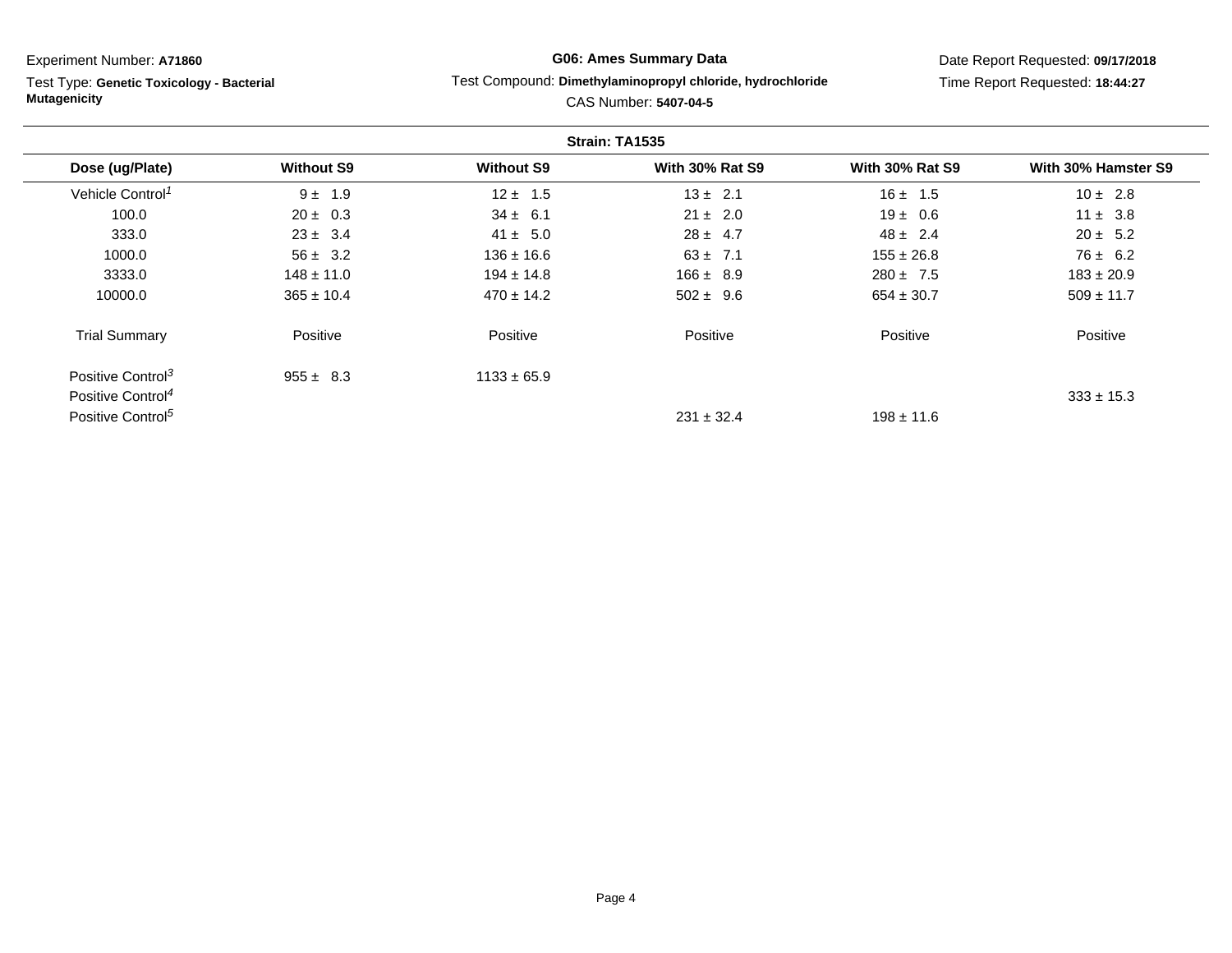Test Type: **Genetic Toxicology - Bacterial Mutagenicity**

# **G06: Ames Summary Data**Test Compound: **Dimethylaminopropyl chloride, hydrochloride**

Date Report Requested: **09/17/2018**Time Report Requested: **18:44:27**

| Dose (ug/Plate)               | With 30% Hamster S9 |
|-------------------------------|---------------------|
| Vehicle Control <sup>1</sup>  | $10 \pm 1.8$        |
| 100.0                         | $30 \pm 2.6$        |
| 333.0                         | $65 \pm 5.5$        |
| 1000.0                        | $151 \pm 8.6$       |
| 3333.0                        | $445 \pm 21.4$      |
| 10000.0                       | $846 \pm 45.2$      |
| <b>Trial Summary</b>          | Positive            |
| Positive Control <sup>3</sup> |                     |
| Positive Control <sup>4</sup> | $591 \pm 67.2$      |
| Positive Control <sup>5</sup> |                     |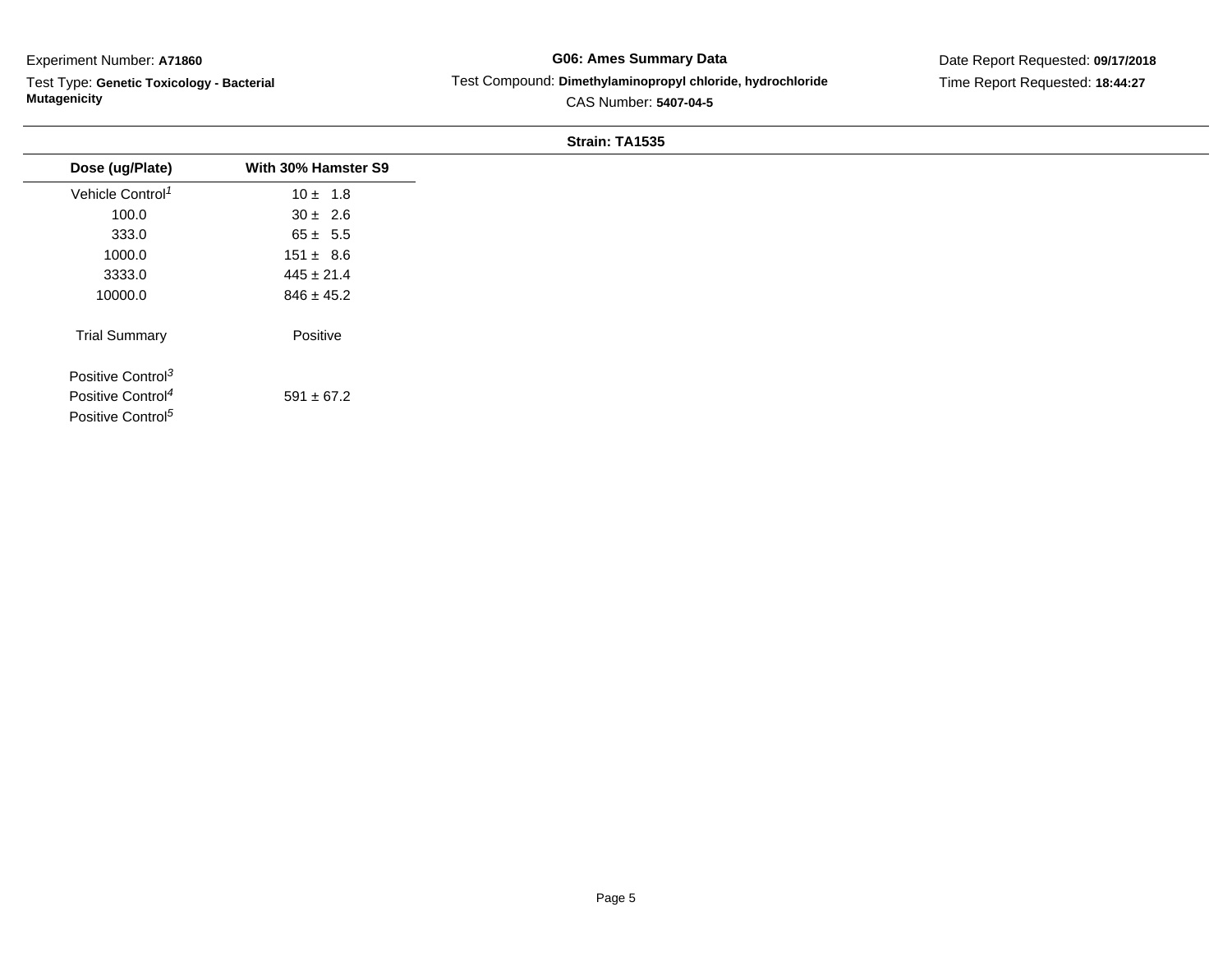Test Type: **Genetic Toxicology - Bacterial Mutagenicity**

**G06: Ames Summary Data**

#### Test Compound: **Dimethylaminopropyl chloride, hydrochloride**

Date Report Requested: **09/17/2018**Time Report Requested: **18:44:27**

| <b>Strain: TA97</b>           |                   |                        |                     |  |
|-------------------------------|-------------------|------------------------|---------------------|--|
| Dose (ug/Plate)               | <b>Without S9</b> | <b>With 30% Rat S9</b> | With 30% Hamster S9 |  |
| Vehicle Control <sup>1</sup>  | $158 \pm 10.4$    | $175 \pm 9.8$          | $172 \pm 10.5$      |  |
| 100.0                         | $172 \pm 7.5$     | $184 \pm 0.9$          | $171 \pm 16.6$      |  |
| 333.0                         | $159 \pm 14.8$    | $182 + 7.1$            | $186 \pm 4.6$       |  |
| 1000.0                        | $171 \pm 9.7$     | $185 \pm 18.6$         | $181 \pm 6.4$       |  |
| 3333.0                        | $189 \pm 2.4$     | $176 \pm 14.3$         | $145 \pm 12.0$      |  |
| 10000.0                       | $169 \pm 15.8$    | $163 \pm 7.8$          | $147 \pm 9.2$       |  |
| <b>Trial Summary</b>          | Negative          | Negative               | Negative            |  |
| Positive Control <sup>2</sup> |                   |                        | $626 \pm 24.9$      |  |
| Positive Control <sup>4</sup> |                   | $586 \pm 38.7$         |                     |  |
| Positive Control <sup>6</sup> | $623 \pm 23.5$    |                        |                     |  |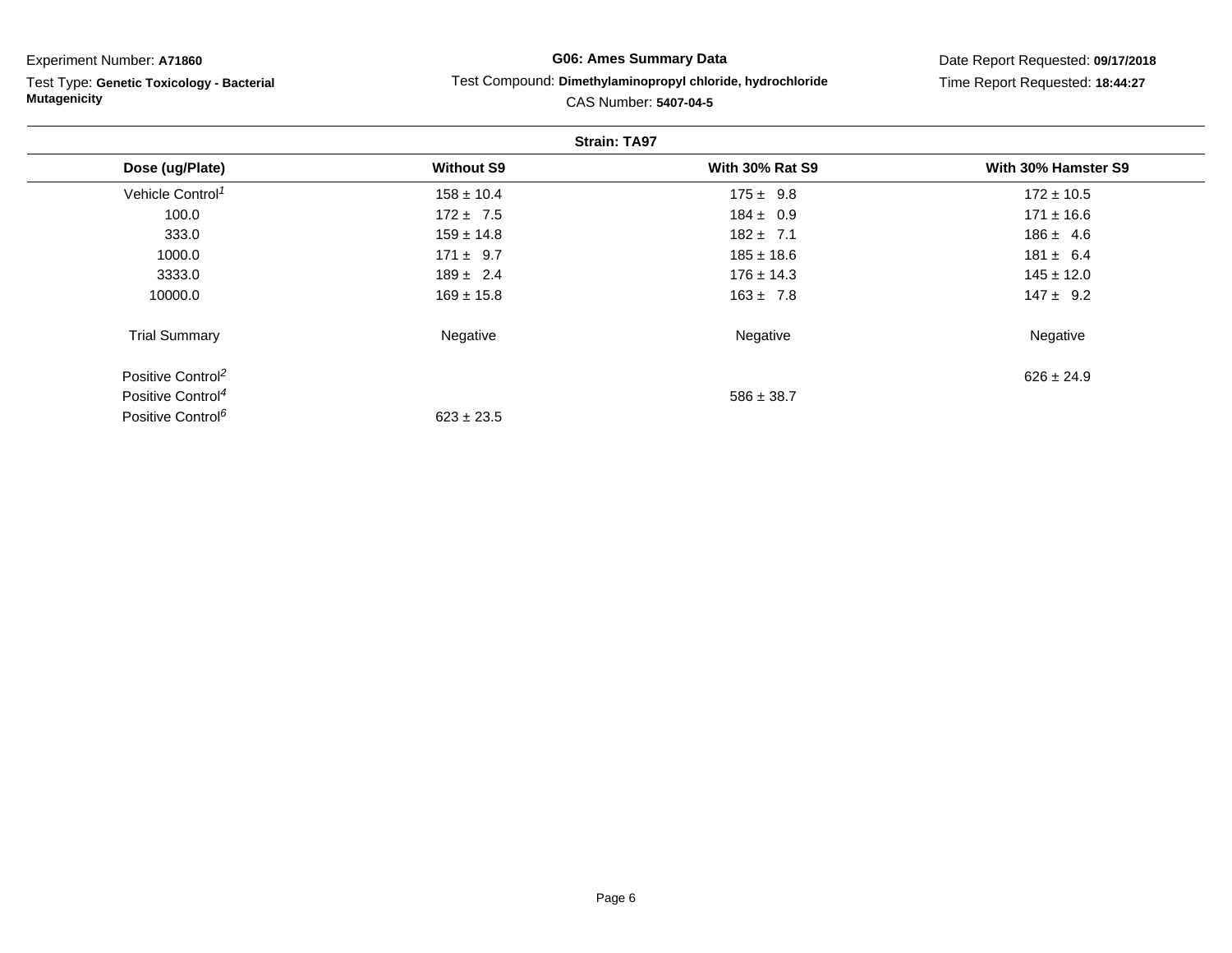Test Type: **Genetic Toxicology - Bacterial Mutagenicity**

# **G06: Ames Summary Data**

#### Test Compound: **Dimethylaminopropyl chloride, hydrochloride**

Date Report Requested: **09/17/2018**Time Report Requested: **18:44:27**

| <b>Strain: TA98</b>           |                   |                        |                     |  |  |
|-------------------------------|-------------------|------------------------|---------------------|--|--|
| Dose (ug/Plate)               | <b>Without S9</b> | <b>With 30% Rat S9</b> | With 30% Hamster S9 |  |  |
| Vehicle Control <sup>1</sup>  | $22 \pm 1.8$      | $21 \pm 3.2$           | $19 \pm 4.1$        |  |  |
| 100.0                         | $15 \pm 3.0$      | $17 \pm 4.2$           | $19 \pm 1.9$        |  |  |
| 333.0                         | $17 \pm 1.3$      | $21 \pm 1.5$           | $13 \pm 2.0$        |  |  |
| 1000.0                        | $17 \pm 1.5$      | $13 \pm 1.3$           | $18 \pm 5.5$        |  |  |
| 3333.0                        | $13 \pm 2.3$      | $17 \pm 2.6$           | $17 \pm 4.7$        |  |  |
| 10000.0                       | $13 \pm 2.0$      | $21 \pm 5.3$           | $19 \pm 2.3$        |  |  |
| <b>Trial Summary</b>          | Negative          | Negative               | Negative            |  |  |
| Positive Control <sup>2</sup> |                   |                        | $534 \pm 13.2$      |  |  |
| Positive Control <sup>7</sup> | $340 \pm 9.2$     |                        |                     |  |  |
| Positive Control <sup>4</sup> |                   | $514 \pm 6.7$          |                     |  |  |